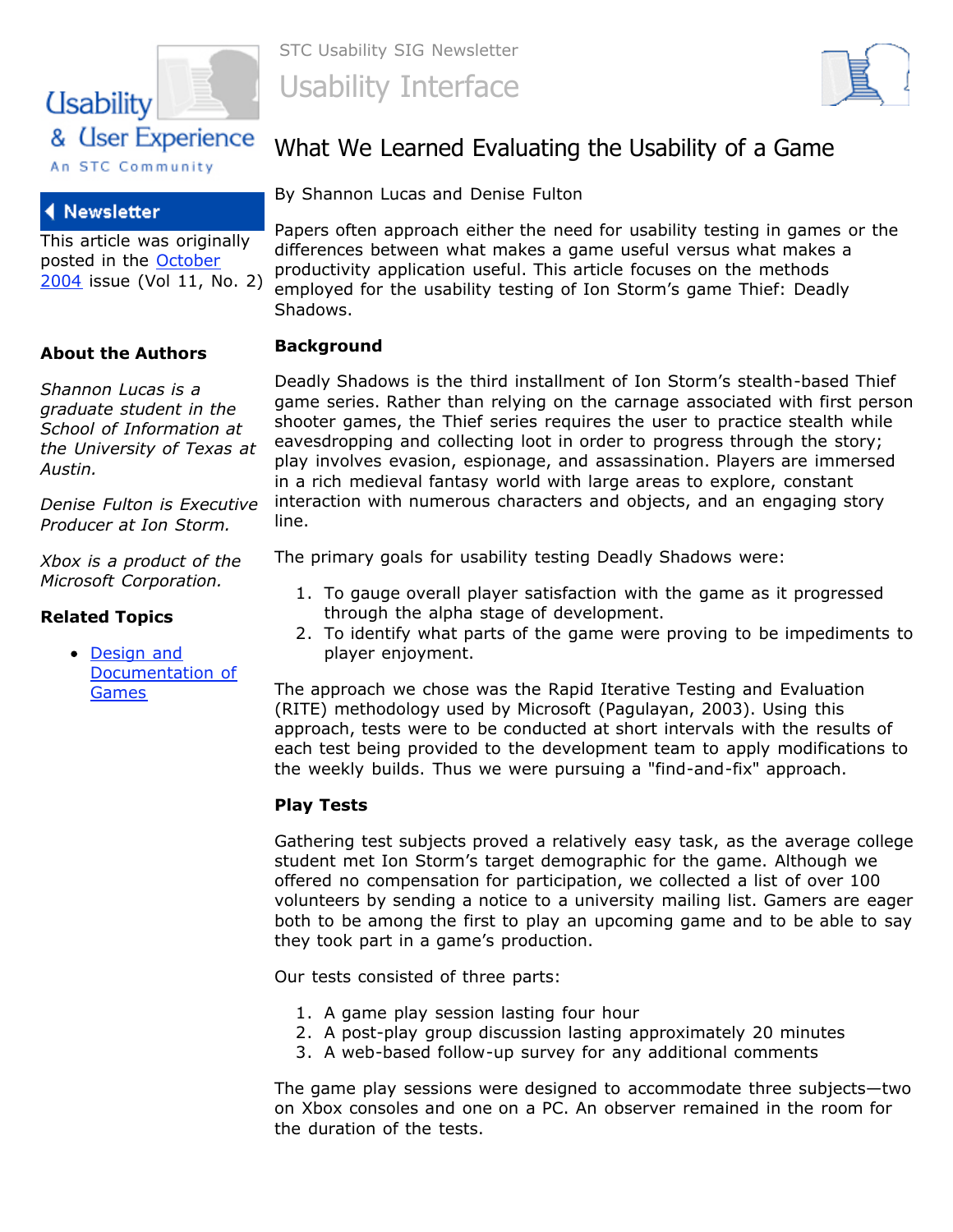Players were encouraged to talk aloud both to each other and to the observer. The observer was not allowed to help the players except with technical difficulties, and was required to take notes on the players' game play and reactions to the game. We made a conscious decision not to include as an observer any member of the game's development team. We did this because we felt that people closely involved with the game's development may focus too closely on how they envision the game "should" be played rather than how the player is actually playing the game.

We conducted 14 play tests with 32 subjects. Each test was conducted using the most recent build of the game that had passed the quality assurance test suite. (Under most circumstances, this build would include changes based on the results of the prior week's play tests.) We captured the video output on the Xbox consoles on videotape. Our original intent was to review the game play videotape after each test, but it proved too time consuming. Instead, the tapes became a resource for the artificial intelligence developers; viewing the tapes allowed them to see how their artificial characters were interacting with the players in real game play.

Because the initial experience in a game is critical to keeping the player interested, our play tests focused on the training level and the first mission level of the game. (The training level introduces players to the various skills required in the game.) The importance of a good user experience here cannot be overstressed.

Halfway through the test cycle we began to play test some of the later levels in the game and called in some of our earlier subjects. This had the added benefit of getting feedback on how these repeat subjects felt the game had progressed since they last played.

Following the game play, the players were asked to participate in a discussion about the game. We found that this is where we got the most important feedback. Players were asked questions about where they had difficulties, what they liked and didn't like, and what they would add or take away.

We interviewed each session's subjects as a group. Our rationale was that it would reduce any intimidation the subjects might feel and draw out things that a single subject might have forgotten or not thought important. The planned 20 minutes often became an hour; our subjects seemed to enjoy talking about the game almost as much as playing it.

The online survey was the last component of our tests. Subjects were asked to complete the online survey within a few days of the play test to provide any further thoughts that may have fermented after the discussions or to voice any concerns they did not feel comfortable mentioning as a group. The survey provided more quantitative data and was weighed more heavily than the individual interview feedback in decisions to modify the game. This gave us information such as "8 out of 10 players had difficulty using the blackjack tool." We experienced a high response rate to the survey.

It may also be of interest that we did not have access to a traditional test room with a two-way mirror. This may have been to our advantage, as it resulted in an environment similar to that of a network gaming party in which players play with or against one another in a room of networked computers.

#### **Conclusion**